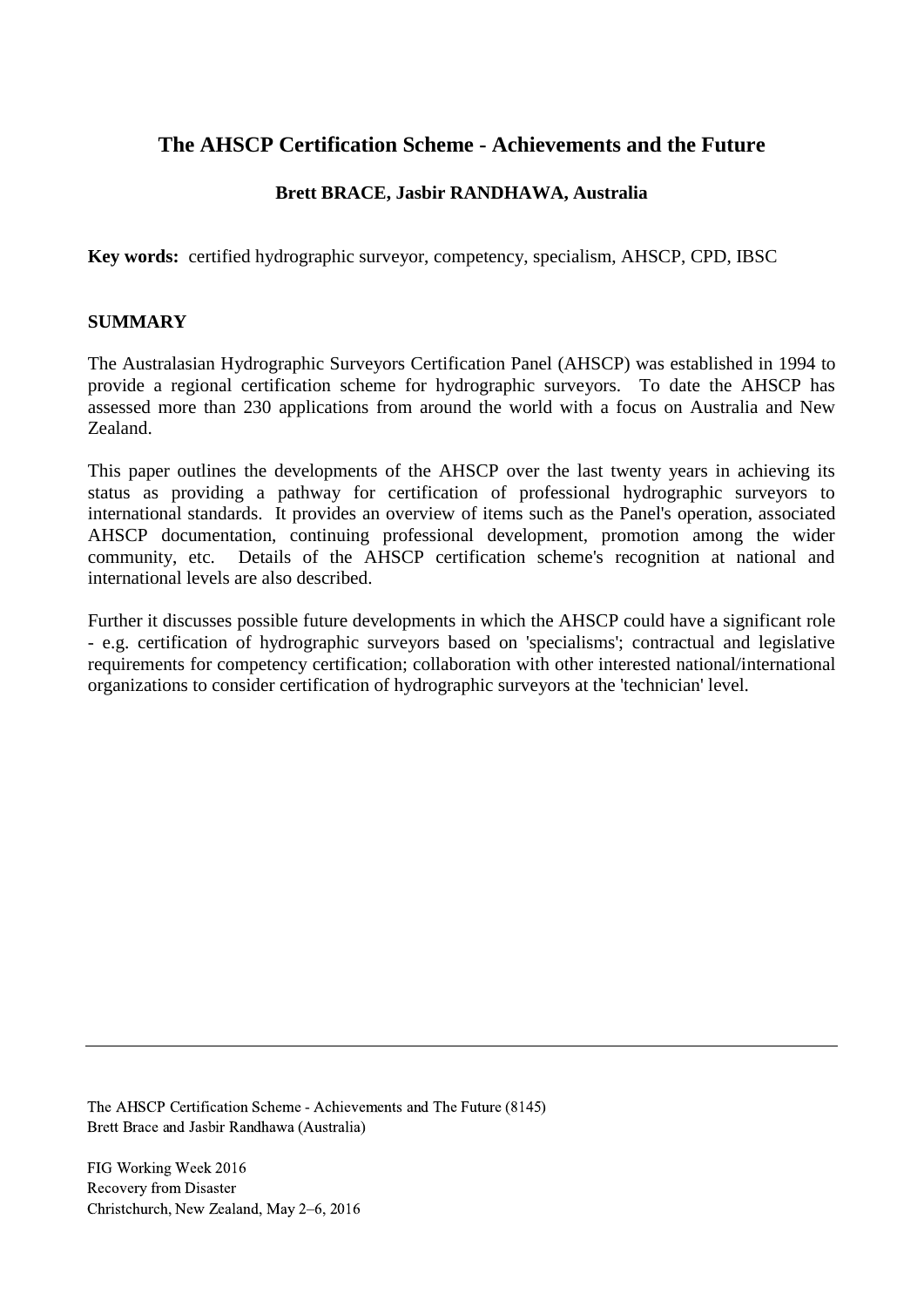# **The AHSCP Certification Scheme - Achievements and the Future**

# **Brett BRACE, Jasbir RANDHAWA, Australia**

### **1. INTRODUCTION**

The need to implement an accreditation program for hydrographic surveyors in Australia was mooted in the late 1980s during regular meetings of the 'Port Surveyors Working Group' which was chaired by the National Hydrographer. A resolution on finding a means of industry regulation and certification of hydrographic surveyors adopted at the Hydrographic Society Symposium held in Sydney in 1991 was the catalyst that got it off the ground.

In 1994 the Australian Hydrographic Surveyors Accreditation Panel (AHSAP) was established within the Institution of Surveyors Australia (ISA) Hydrographic Commission to provide a certification scheme for hydrographic surveyors in Australia. The ratification of the Trans Tasman agreement between the ISA and the New Zealand Institute of Surveyors (NZIS) in 2001 resulted in the AHSAP becoming the Australasian Hydrographic Surveyors Accreditation Panel. In 2004 the ISA amalgamated with other interrelated bodies to become the Spatial Sciences Institute (SSSI) and the AHSAP became the Australasian Hydrographic Surveyors Certification Panel (AHSCP) in line with SSSI conventions that recognise accreditation for courses of study and certification of individuals. In 2009 the SSI and ISA were merged to create the Surveying and Spatial Sciences Institute (SSSI)

## **2. THE AHSCP CERTIFICATION PROCESS**

Hydrographic surveying provides the information essential for safe navigation, support of maritime and offshore oil & gas industries, and the protection and management of the marine environment. The objective of AHSCP certification is to ensure that these surveys are carried out to international standards by competent professionals.

The framework of the AHSCP and the 'Guidelines for Specialist Certification in Hydrographic Surveying' under which it operated were formulated to meet, as a minimum, the IHO standards as outlined in the FIG/IHO/ICA publication S-5 (*Standards of Competence for Hydrographic Surveyors*). Levels for certification are aligned closely with the IHO Category A (termed as Level 1 to avoid confusion) and IHO Category B (termed Level 2) qualifications. Under this process the Panel assesses an individual's competency as specified in S-5 through a combination of education and practical experience, to arrive at the appropriate level of certification.

A copy of the latest version of the Guidelines and relevant documentation is available at the following website

SSSI - <http://www.sssi.org.au/details/commission/4/cat/238/sub/379.html>

### **2.1 Composition of Panel**

The AHSCP Certification Scheme - Achievements and The Future (8145) Brett Brace and Jasbir Randhawa (Australia)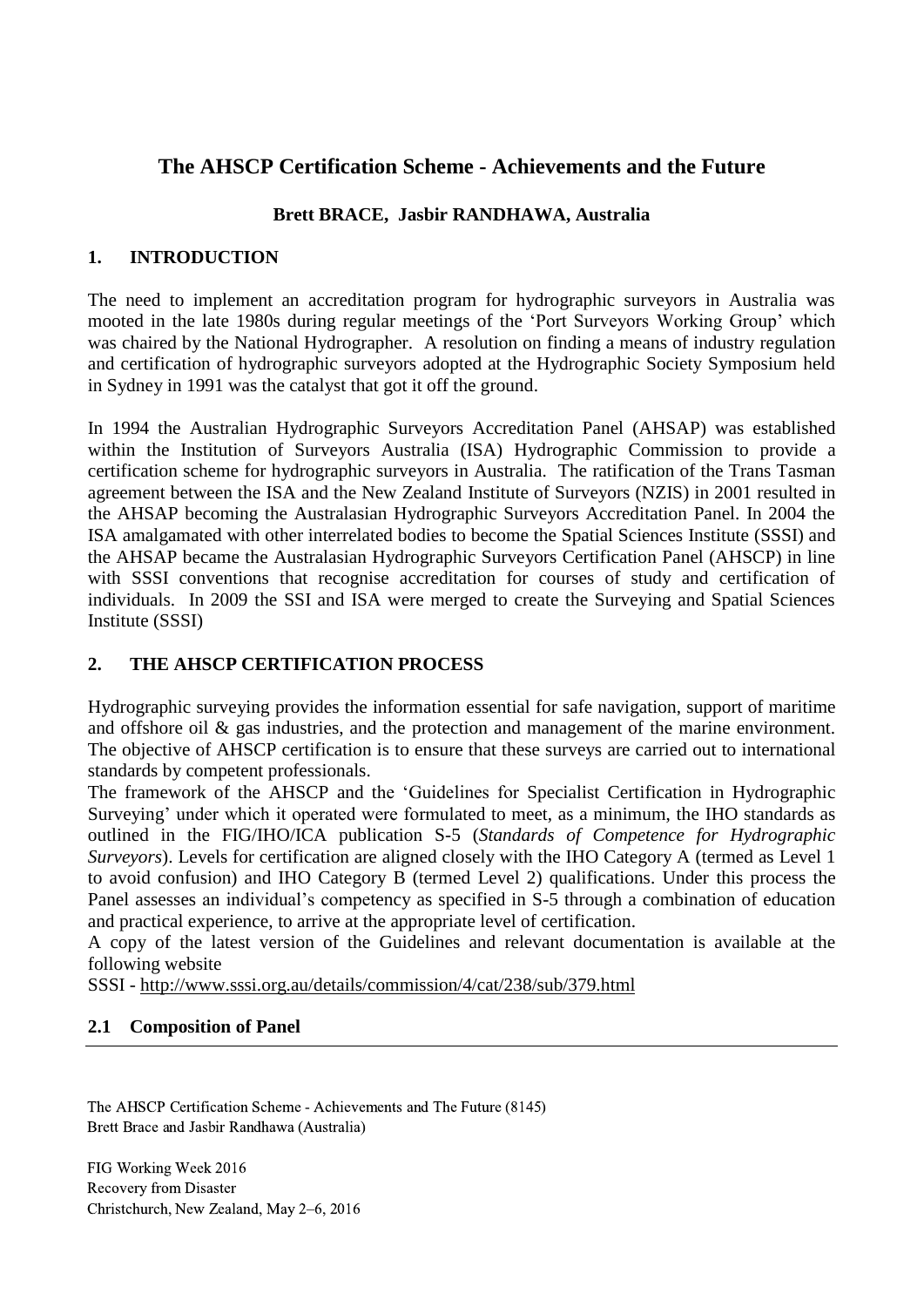The Panel is comprised of six Level 1 Hydrographic Surveyors who are SSSI or NZIS members from varying hydrographic disciplines, i.e. Nautical Charting Hydrography, Surveys for Coastal Zone Management, Industrial Offshore Surveying, Education and Private Practice. Five members, representing each of these disciplines, are elected for a two-year term of office, and the incumbent Hydrographer of Australia chairs the Panel as an ex-officio member. In order to maintain continuity election of 2 or 3 members are held annually.

### **2.2 Panel Meetings**

The AHSCP holds at least 3 meetings a year, mainly through telephone conferences, and the main agenda is assessment of applications for certification. Dates of the AHSCP meetings and deadlines for submission of applications are published on the SSSI website. [\(www.sssi.org.au\)](http://www.sssi.org.au/)

### **2.3 Assessment**

Applicants are certified following a rigorous assessment process involving detailed scrutiny of the applicant's academic qualifications, verified employment history and relevant hydrographic experience in accordance with the S-5 standards.

Details of the documentation to be submitted by an applicant are stipulated in the AHSCP Guidelines. The AHSCP Secretariat receives the application documentation and copies are circulated to each Panel member at least 3 weeks prior to the AHSCP meeting. Panel members individually assess each application and note their observations on the 'Certification Checklist'. These checklists are returned to the AHSCP Secretariat prior to the meeting. A final assessment is made at the Panel meeting (tele-conference of face-to-face).

Following review by the AHSCP, an applicant may be certified at Level 1 or 2, or may be asked to submit additional supporting evidence, e.g. academic transcripts, copies of professional licensing/registration, personal statements, copies of survey documentation, etc.

### **2.4 Levels of Certification**

Individuals can be certified at Level 1 or Level 2 depending on satisfying the requirements stipulated by the relevant criteria. There are three alternate avenues available to the applicant for certification at each of these two levels, reflected by the relevant Clause in the AHSCP Guidelines. Certification at Level 1 is the highest attainable, assessing the Hydrographic Surveyor as competent to undertake and manage hydrographic surveying projects. Level 2 certification recognises a practical comprehension of hydrographic surveying.

### **2.5 Certification under the 'Long Term Practice' Clause**

At inception in 1994, the Panel recognised that, largely due to circumstance, there were a number of hydrographic surveyors working throughout the world who had learned their surveying 'on the job'

The AHSCP Certification Scheme - Achievements and The Future (8145) Brett Brace and Jasbir Randhawa (Australia)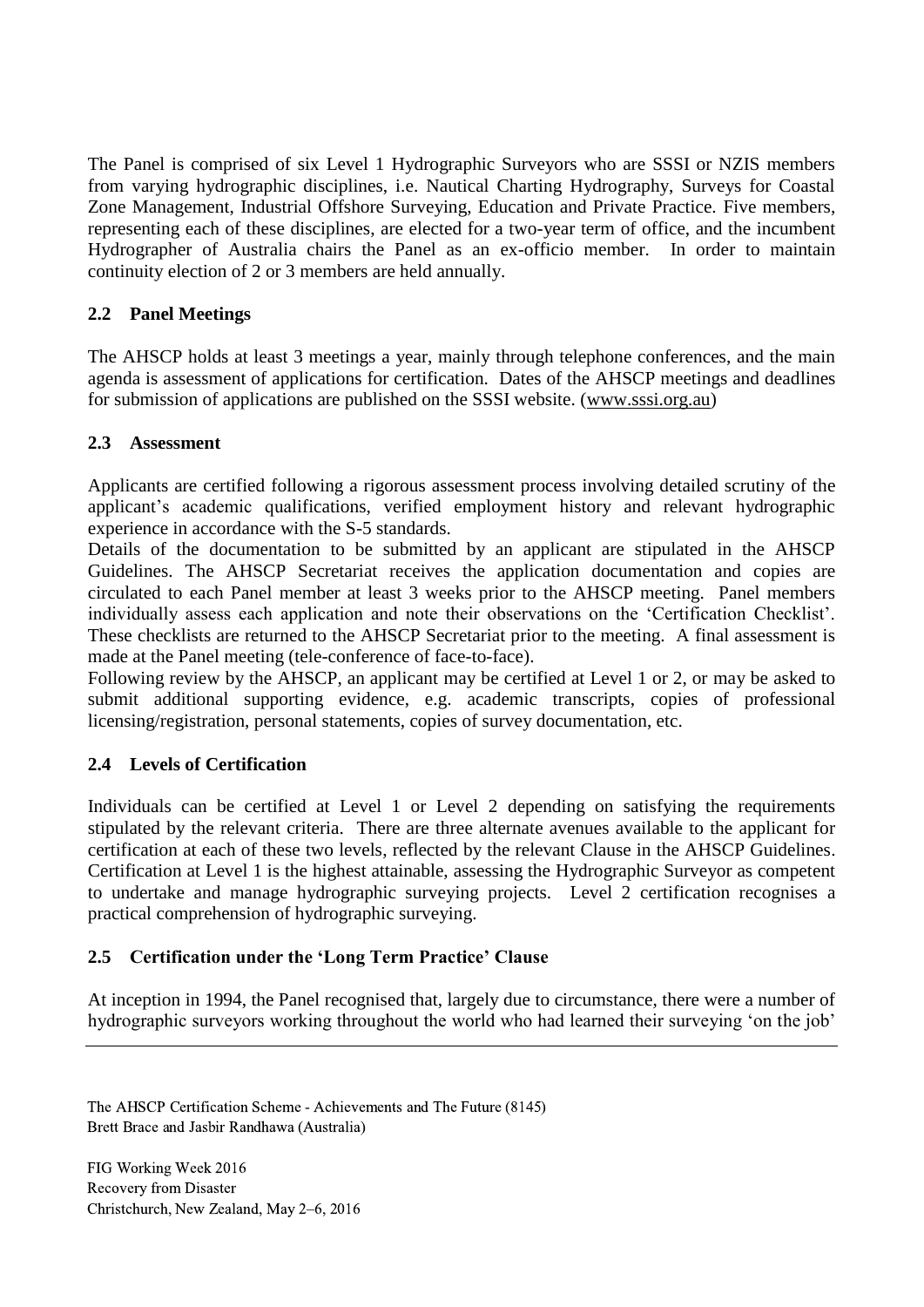and had no formal surveying qualifications. Certification was open to these practitioners at Level 1 or Level 2 under the 'Long Term Practice' or 'Grandfather' clause, which recognised knowledge and long-term practice in hydrographic surveying that, in the opinion of the Panel, demonstrated an expertise that is not less than that stipulated in the categories requiring formal qualifications.

Over the years there had been a significant increase in the number of civilian (non-Navy) institutions worldwide which have gained IBSC recognition for their hydrographic surveying courses. Due to the availability of formal training (courses) the AHSCP decided to remove the 'Long Term Practice' clause in 2010. The Panel considered that by then applicants would have had sufficient time to obtain formal qualifications.

### **2.6 Award of Certificates**

Formal certificates indicating the level of certification attained (1 or 2) together with a description of the relevant Clause of the Guidelines under which the determination is made, are awarded to successful applicants. The certificate will remain current providing Continuing Professional Development (CPD) requirements are met. A statement outlining this condition is indicated on the certificate.

A sample of the certificate can be viewed on the SSSI website at: <http://www.sssi.org.au/details/commission/4/cat/238/sub/379.html>

AHSCP certification bestows the use of the notation 'SSSI Certified Professional in Hydrographic Surveying – Level 1 or 2' (SSSI CPHS1 / SSSI CPHS2) and confers eligibility for membership of the SSSI or NZIS, subject to their approval. The 'List of Current Certified Professionals in Hydrographic Surveying' can be viewed on the SSSI website:

http://www.sssi.org.au/userfiles/docs/Hydrography/documents\_1451882334.pdf

## **2.7 Current Status of Certification**

The AHSCP has assessed a total of 236 applicants to date (February 2016), of which 146 have been awarded certification at level 1 and 65 at Level 2. Eighteen (18) applicants are still in the process of assessment, i.e. required to submit additional information, mainly in respect of their Logbook (inadequate details; requiring more hydrographic surveying experience; etc.). The remaining 7 applications have been assessed as not meeting the criteria for certification. Interestingly, about 17% of the applications received have been from surveyors living outside the Australasian region**.**  (see Table below)

The AHSCP Certification Scheme - Achievements and The Future (8145) Brett Brace and Jasbir Randhawa (Australia)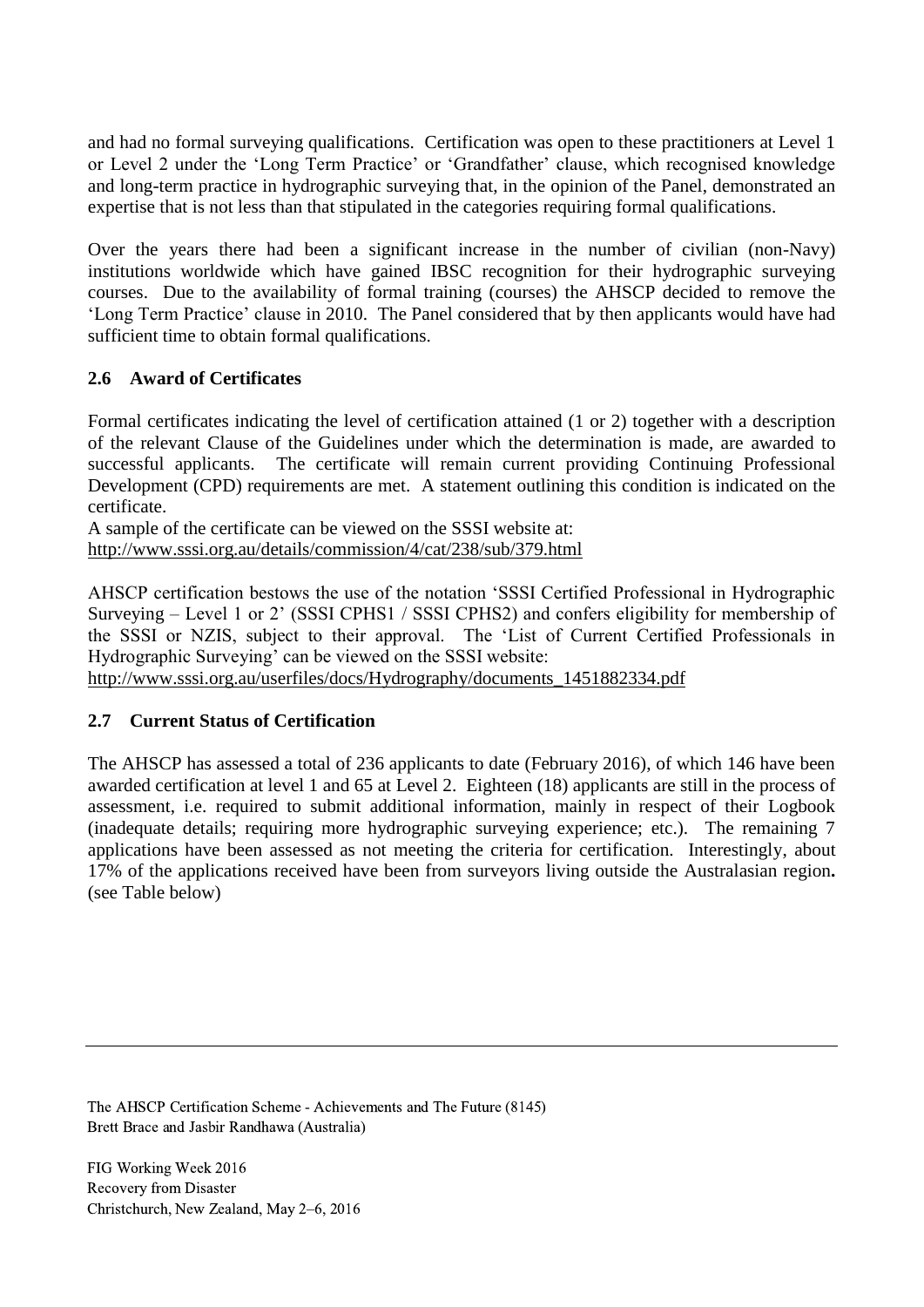| <b>Applications:</b> |                | <b>Sub Total</b> |                |         | <b>Breakdown of Foreign Applications</b> |         |        |                |        |                       |       |       |      |           |                 |           |        |
|----------------------|----------------|------------------|----------------|---------|------------------------------------------|---------|--------|----------------|--------|-----------------------|-------|-------|------|-----------|-----------------|-----------|--------|
|                      |                | ⋗<br>ustralia    | $\overline{M}$ | Foreign | <b>Bangladesh</b>                        | Belgium | Canada | <b>Finland</b> | France | ${\rm Hom}\S$<br>Kong | India | Italy | Peru | Singapore | South<br>Africa | <b>SH</b> | S<br>₻ |
| Certified Level 1    | 146 I          | 117              | 11             | 18      |                                          |         |        | $\overline{4}$ |        |                       |       |       |      | ◠         | 3               | 6         |        |
| Certified Level 2    | 65             | 44               | $\tau$         | 14      |                                          |         |        | 3              |        |                       | ↑     |       |      |           | 3               |           |        |
| <b>Under Review</b>  | 18             | 9                |                | 8       |                                          |         |        |                |        |                       |       |       |      |           |                 | 6         |        |
| Not eligible         | 7 <sub>1</sub> |                  | ◠              |         |                                          |         |        |                |        |                       |       |       |      |           |                 |           |        |
| <b>Total</b>         | 236 I          | 174              | 21             | 41      |                                          |         |        | 8              |        |                       | ◠     |       |      | 3         | ⇁               | 13        |        |

**Summary of AHSCP Applications (as at 15 February 2016)**

## **2.8 Retention of Certification - Continuing Professional Development**

The AHSCP is committed to ensuring that Certified Hydrographic Surveyors maintain a level of knowledge that is current and relevant within and across the hydrographic surveying profession. This is achieved by linking certification with CPD, which is administered by the SSSI Hydrography Commission and the NZIS CPD Committee.

The initial certification is valid for 1 year, i.e. there is no CPD requirement during the first year of certification. In order to retain certification all Certified Hydrographic Surveyors who are SSSI or NZIS members are required to demonstrate and report the requisite annual CPD points in accordance with their respective institute's policy. Non-members of SSSI and NZIS are required to apply for certification every year submitting of documentation as per form 'AHSCP\_09 Recertification Flowchart'.

[\(http://www.sssi.org.au/userfiles/docs/Hydrography/documents\\_13466506251691386735.pdf\)](http://www.sssi.org.au/userfiles/docs/Hydrography/documents_13466506251691386735.pdf)

# **3. RECOGNITION**

There is now a rapid uptake of recognition within industry of these individual certification standards, with clients now mandating the requirement that a Level 1 Hydrographic Surveyor be assigned "In-charge" of any hydrographic contract. Industry is increasingly recognising certification as a form of personnel quality control.

## **3.1 International Recognition**

In 2011 the FIG/IHO/ICA International Board for Standards of Competence for Hydrographic Surveyors and Nautical Cartographers (IBSC) decided to recognise national or regional Schemes that certify individual surveyor competence, i.e. maintain the competency of individuals beyond their formal training and education. Accordingly the AHSCP submitted an application to the Board

The AHSCP Certification Scheme - Achievements and The Future (8145) Brett Brace and Jasbir Randhawa (Australia)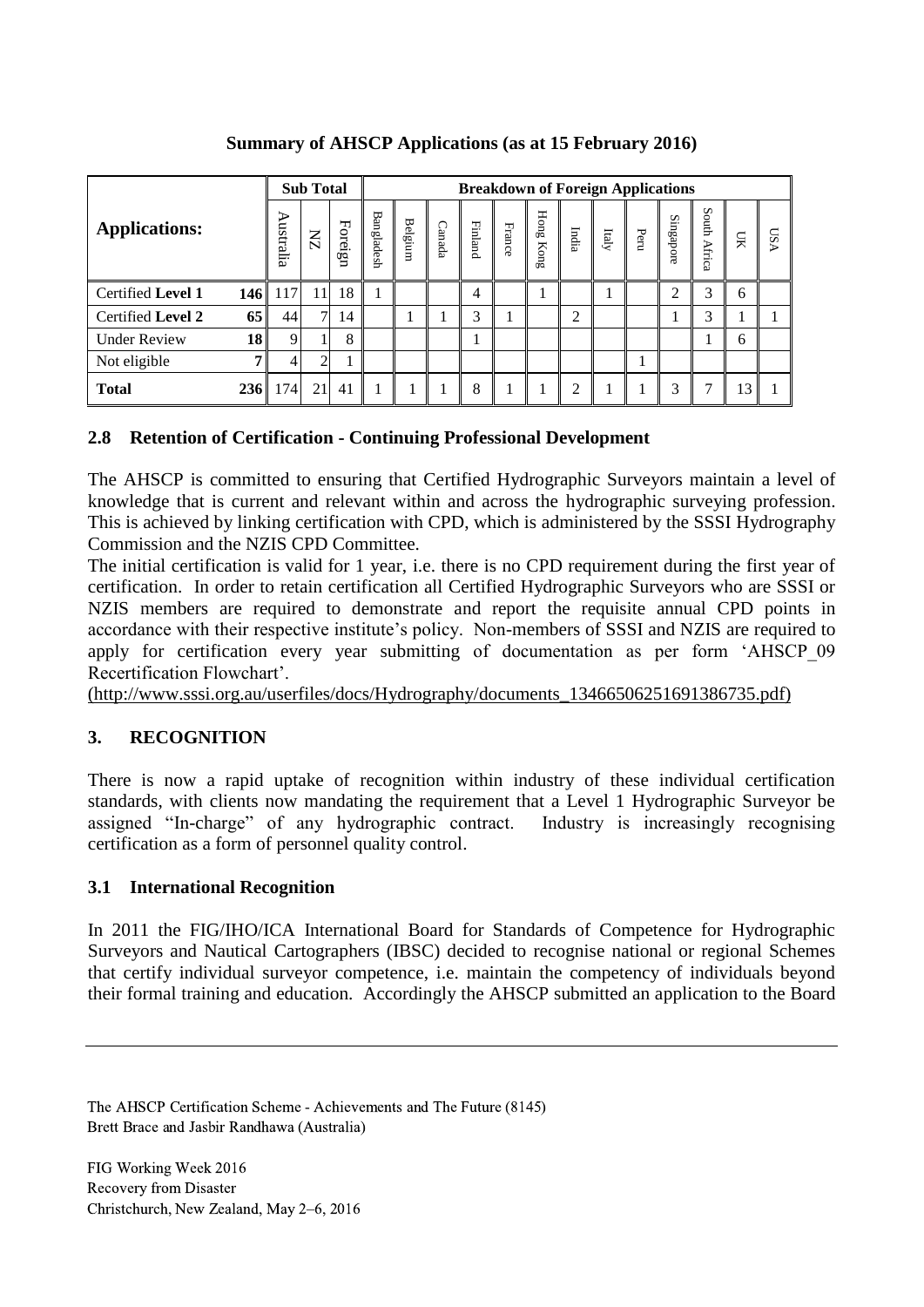and at its 2012 annual meeting held in Buenos Aires, Argentina, the IBSC awarded recognition to the AHSCP Certification Scheme. (see below)

The AHSCP Certification Scheme is the first and currently the only national or regional hydrographic surveyor competency certification scheme to gain international recognition.



### **3.2 Adoption of Competency Based Certification in Government and Industry**

In Australia and New Zealand the AHSCP competency certification has been increasingly adopted as a mandatory requirement for hydrographic survey activities within Government and industry. Most of the Maritime Authorities and State Survey Authorities have adopted AHSCP certification as the competency standard for hydrographic surveyors undertaking safety of navigation surveys.

A number of significant publications have been developed to supplement IHO document S-44 (*IHO Standards for Hydrographic Surveys*) for the guidance of conducting hydrographic surveys in Australia and New Zealand. All of them require or recommend the use of AHSCP Certified Hydrographic Surveyors. These include the following:

- 1. Principles for Gathering & Processing Hydrographic Information in Australian Ports *(a useful guide in the preparation of a detailed technical specification for inclusion in contract documents, developed by Ports Australia Hydrographic Surveyors Working Group)*
- 2. Standards for Hydrographic Surveys within Queensland Waters

The AHSCP Certification Scheme - Achievements and The Future (8145) Brett Brace and Jasbir Randhawa (Australia)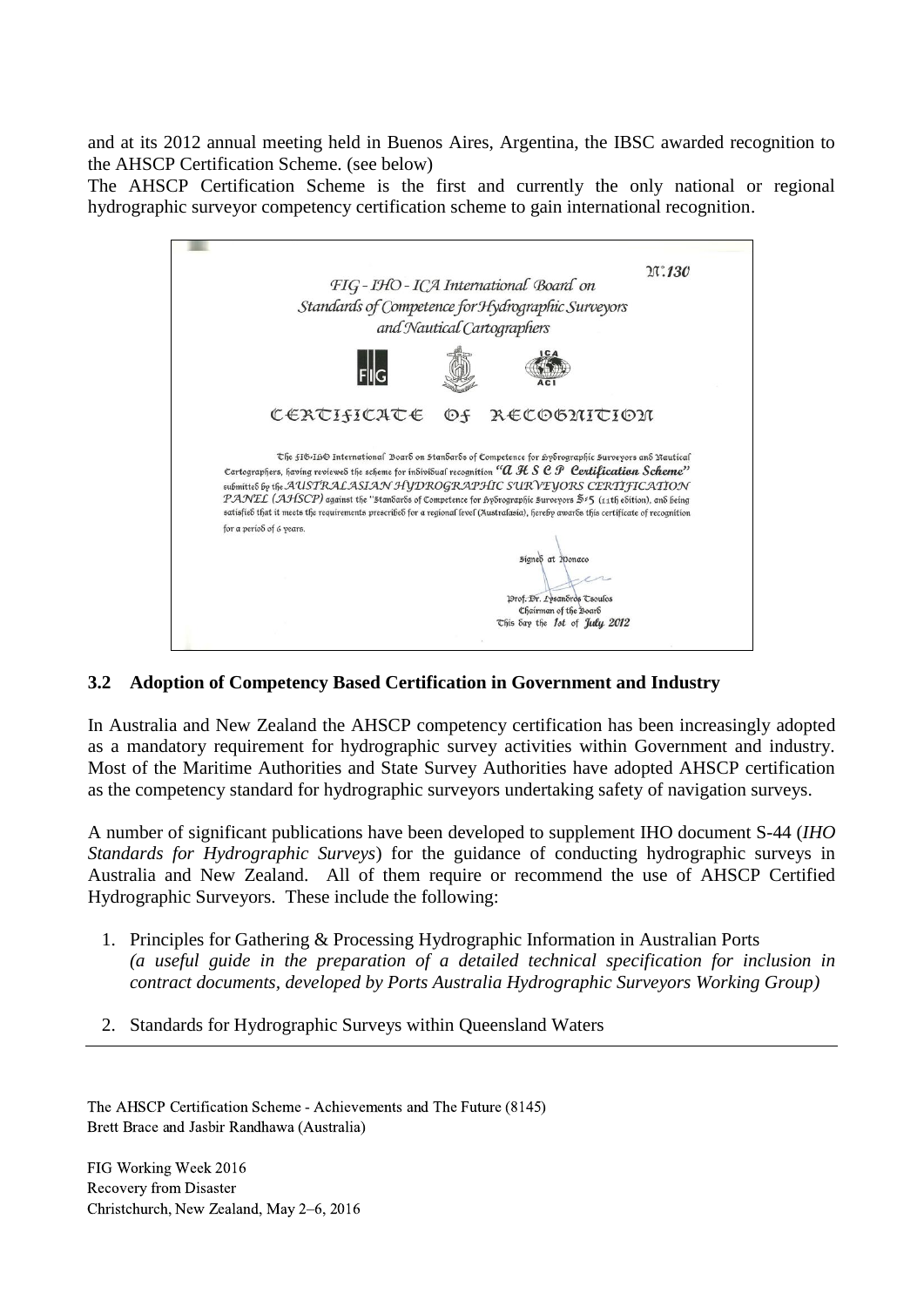*(A very thorough and specific document developed by Maritime Safety Queensland)*

- 3. Guidelines of Good Practice for Hydrographic Surveys in New Zealand Ports and Harbours *(published by Maritime Safety New Zealand)*
- 4. Guidelines for Hydrographic & Geotechnical Data *(published by Maritime New South Wales)*

In recent years many tender documents in the private sector have started stipulating the requirement for AHSCP Certified Hydrographic Surveyors to be embedded in project survey teams. To align military professional certification with the civilian maritime community and to continue setting national standards, AHSCP certification as a Level 1 Hydrographic Surveyor is a professional prerequisite for the granting of Charge Surveyor status within the Australian (RAN) Hydrographic Service.

### **4. PROMOTION & MARKETING**

In order to generate increased awareness of the benefits of specialist hydrographic certification a number of initiatives have been undertaken. A number of videos and DVDs have been produced and are available online, and include the following:

- 'Hydrography As A Career'
- 'Hydrographic Surveyor Certification' target audience has been identified primarily as those about to embark on a hydrographic surveying career and/or those already working in the profession
- 'Certification of Hydrographic Surveyors in Offshore Construction' targeted for hydrographic surveyors employed, their employers and clients within the Australasian offshore oil and gas industry

The above and other hydrographic surveying related videos can be accessed on the SSSI website <http://www.sssi.org.au/details/commission/4/cat/233/sub/409.html>

### **5. SPECIALISMS**

Previously applications for certification through the AHSCP were assigned a specialism in line with the following categories (as per the options for specialisation listed in the existing IHO Standards S-5):

- Nautical Charting
- Coastal Zone Management
- Industrial Offshore Construction

The AHSCP Certification Scheme - Achievements and The Future (8145) Brett Brace and Jasbir Randhawa (Australia)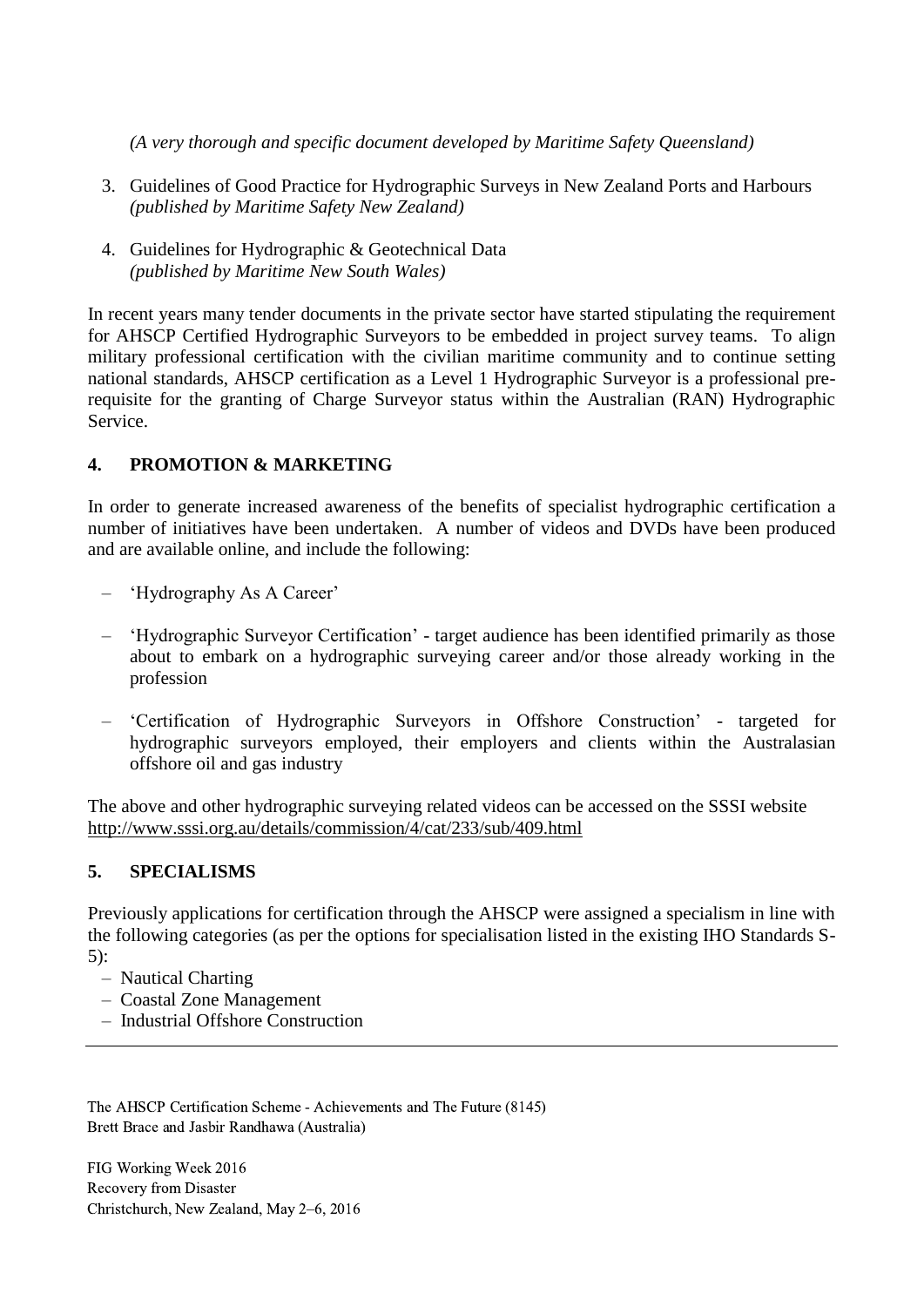However in 1997 the S5 Eleventh Edition eliminated the 3 specialisms and defined 7 different categories as optional units.

- 1. Nautical Charting Hydrography the collection, assimilation and presentation of data to support marine navigation.
- 2. Hydrography to Support Port Management and Coastal Engineering hydrographic surveying in support of port management and coastal engineering.
- 3. Offshore Seismic Surveys hydrographic surveying in support of resource exploration and development.
- 4 Offshore Construction Hydrography hydrographic surveying in support of drilling, construction, pipeline and cable laying operations.
- 5 Remote Sensing applications to hydrographic surveys and related activities.
- 6 Military Hydrography hydrographic surveying in support of antisubmarine, mining and amphibious operations.
- 7 Inland Waters Hydrography hydrographic surveying operations in relation with rivers and lakes.

The AHSCP considers that specialisms should be reintroduced as sub-specialisms to help clarify to a potential client the sub-specialism that the Level 1 certified surveyor predominantly works in. The categories for sub-specialisms need to be redefined taking into account the modern hydrographic survey industry, advances in technology and requirements from industry. However the number of sub-specialist categories needs to be kept to a minimum while capturing all hydrographic surveyors from a wide range of disciplines.

The current fields / disciplines represented on the AHSCP are:

- Nautical Charting Representing surveyors in the area of nautical charting Surveys for Coastal Zone Management Representing the area of coastal zone management including ports and harbours
- Industrial Offshore Surveying Representing surveyors from the offshore construction industry
- Private Practice Representing the private survey industry contracting or sub-contracting to governments, consultants marine contractors and other larger survey organisations
- Education Representing the educational aspects of certification.

These representations are a good start for defining areas of sub-specialism, however there are areas in today's hydrographic industry that either do not get captured here or are bundled within the above representations, these include but are not limited to:

- Remote sensing
- Quality Control
- GIS

The AHSCP Certification Scheme - Achievements and The Future (8145) Brett Brace and Jasbir Randhawa (Australia)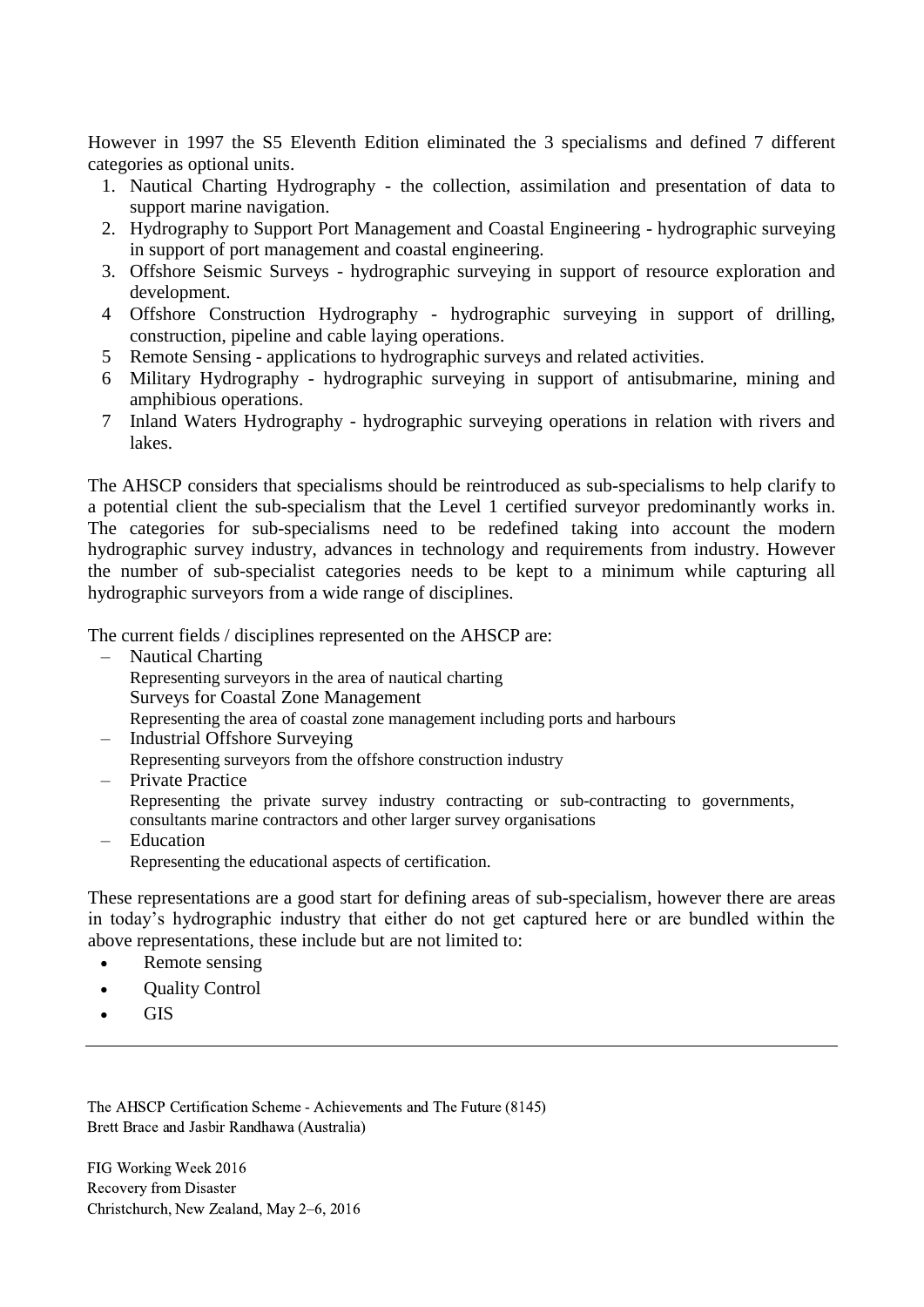- Research and development
- Airborne LiDAR

The AHSCP also considers that there is a need to capture people that have been in the industry for many years but for one reason or another may not qualify for certification, for example outdated sea time and or practical field experience. These people may still have value to add to the industry in a QC or project planning role. Certification of these individuals could be beneficial, particularly in view of the possible RAN outsourcing the national survey task (i.e. shipping route surveys / surveys for nautical charting) to industry in future.

Arguably some of these areas are assessed by the current representations, but the question arises as to whether some of these need their own specialism? A Working Group has been formed within the SSSI Hydrography Commission to develop the sub-specialist names and assessment criteria. The outcomes will be put to the Commission membership for comment.

# **6. COLLABORATION WITH OTHER INSTITUTIONS**

The AHSCP intends to collaborate with other interested national/international organizations which have or wish to start a certification process. The aim is to ensure that competent hydrographic surveyors are available world-wide to undertake a range of hydrographic surveying tasks and that certification from one organisation is equal to that of another. As a start, its Working Group has been tasked to review other international competency schemes (e.g. International Marine Contractors Association (IMCA), Maritime Training & Competence Solutions (MTCS)) in relation to the AHSCP certification.

## **7. CONCLUSION**

The AHSCP provides a robust and independent competency assessment and certification process that meets the needs of government and industry. It supports employers and contractors by ensuring that competent professionals can be easily identified and it assists hydrographic surveyors by providing them with substantive evidence of their competency. Furthermore it contributes to maritime safety and industry standards by providing a system that can ensure those claiming to be competent hydrographic surveyors have been assessed as such by a panel of experts against internationally recognised standards.

### **References:**

- 1. AHSCP Guidelines for Specialist Certification in Hydrographic Surveying (ver 19 Nov 2014) - [http://sssi.org.au/userfiles/docs/Hydrography/documents\\_1425439632.pdf](http://sssi.org.au/userfiles/docs/Hydrography/documents_1425439632.pdf)
- 2. AHSCP correspondence with various government authorities and industry in Australia and New Zealand - unpublished

The AHSCP Certification Scheme - Achievements and The Future (8145) Brett Brace and Jasbir Randhawa (Australia)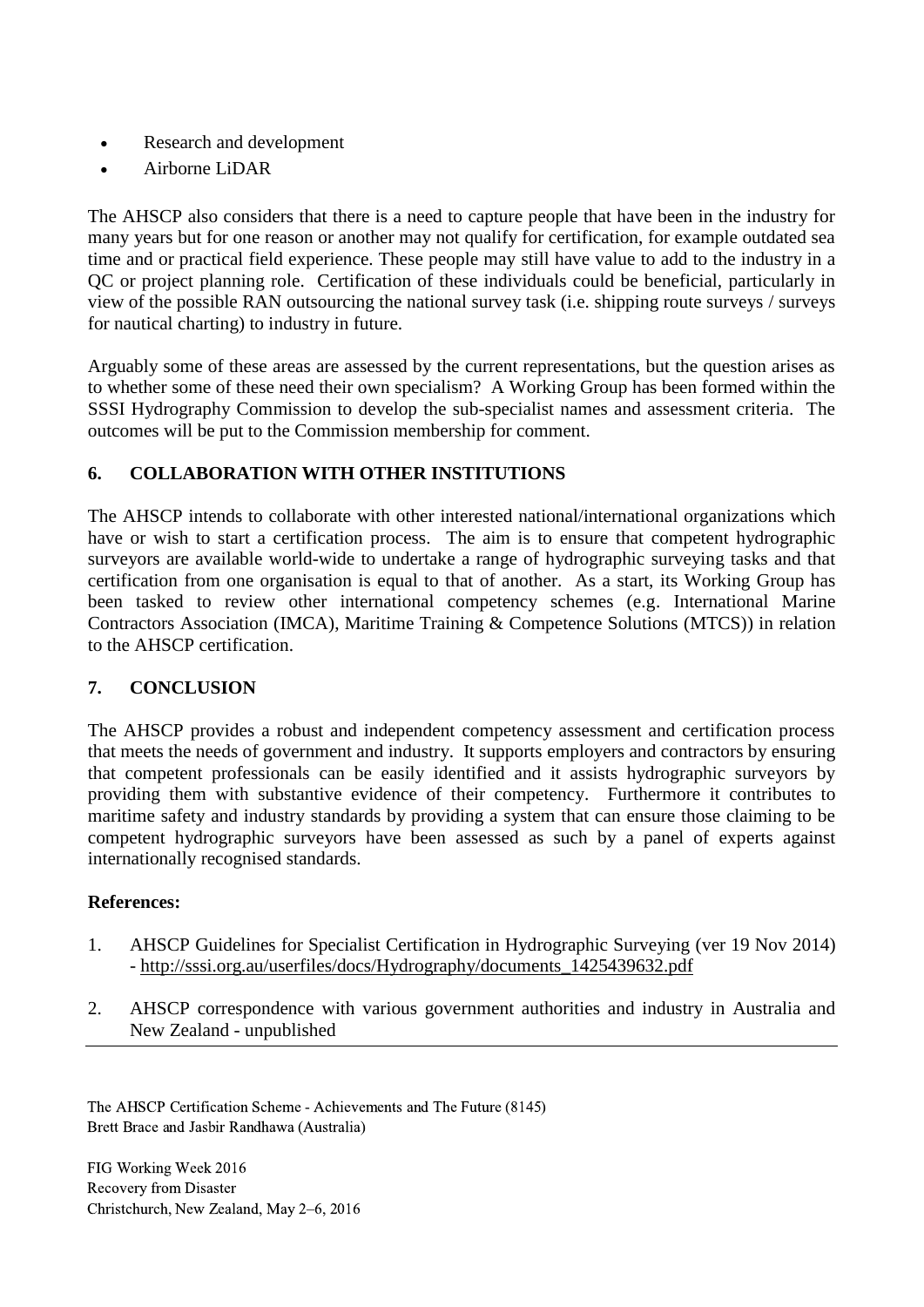- 3. IHO Publication S-5 (Standards of Competence for Hydrographic Surveyors) [http://www.iho.int/iho\\_pubs/standard/S-5\\_Ed\\_11.1.0\\_Dec2014\\_E.pdf](http://www.iho.int/iho_pubs/standard/S-5_Ed_11.1.0_Dec2014_E.pdf)
- 4. Minutes of AHSCP meetings unpublished
- 5. Nairn R and Randhawa J, 'Competency Certification for Hydrographic Surveyors The Australasian Experience', Proceedings of the XXIV FIG International Congress 2010, published by FIG
- 6. Randhawa J and Nairn R, 'Professional Certification for Hydrographic Surveyors The Australasian Hydrographic Surveyors Certification Scheme', Proceedings of International Hydrographic Conference HYDRO 2011, pg 126, published by The Australasian Hydrographic Society

#### **BIOGRAPHICAL NOTES**

Commodore Brett Brace [BSc (Hons), Grad Dip (Hydrography) – Category 'A', Grad Cert (Mgmt), MEngSc (SIS), MA (Strategic Studies), MSSSI (Cert. Prof. Hydrographic Surveyor Level 1)] is the Hydrographer of Australia and Director General, Navy Hydrography and METOC Branch. He joined the Royal Australian Navy in 1984 and his seagoing career encompasses hydrographic surveying experience around Australia and Papua New Guinea. Highlights of his career include sea Commands of HMA Ships MERMAID, LEEUWIN and MELVILLE, with hydrographic shore positions as Staff Officer Operations, Staff Officer Quality Control, OIC RAN Hydrographic School, Head of Data Management, and Deputy Hydrographer. In 2010 and 2011 he undertook specialist employment with the Australian Maritime Safety Authority (AMSA) as the Principal Advisor Under Keel Clearance and Pilotage, focusing on Torres Strait.

Commodore Brace is currently Chair of the Australasian Hydrographic Surveyors Certification Panel, the Permanent Committee on Tides and Mean Sea Level, Ports Australia Hydrographic Surveyors Working Group, and the South West Pacific Hydrographic Commission.

Mr. Jasbir Randhawa [FSSSI (Cert. Prof. Hydrographic Surveyor Level 1), MSISV, MISM] is currently Deputy Director External Relations, Australian Hydrographic Service. Passed the Royal Institution of Chartered Surveyors (RICS) Final Exams in Land Surveying, UK (1973), Category 'A' Hydrographic Surveying Course at RN Hydrographic School, HMS DRAKE, UK (1983). Employment – Hunting Surveys, UK (1973-1974); Hydrographic Department, Port of Singapore Authority (1974-1989); Australian Hydrographic Service (1989 to present). His surveying experience includes land surveys in the UK and Iran, offshore hydrographic surveys in the North Sea, harbour surveys in Singapore, the Joint Hydrographic Surveys and Joint Tidal & Current

The AHSCP Certification Scheme - Achievements and The Future (8145) Brett Brace and Jasbir Randhawa (Australia)